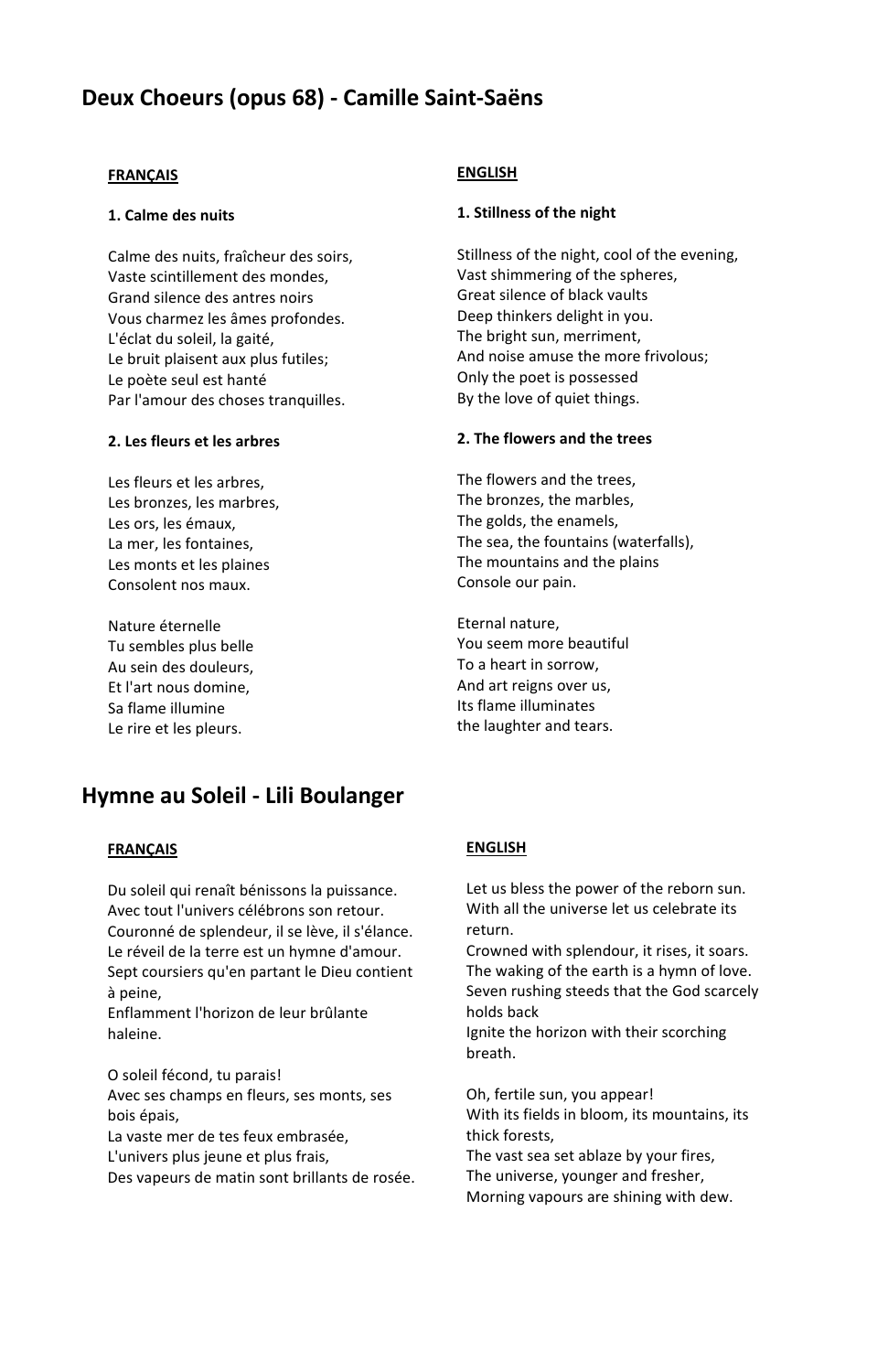# **Chansons françaises - Francis Poulenc**

*Huit Chansons françaises / Eight French Songs*

## **FRANÇAIS**

## 1**. Margoton va t'a l'iau**

Margoton va t'a l'iau avecque son cruchon. La fontaine était creuse, elle est tombée au fond : *Aïe, aïe, aïe, aïe se dit Margoton.* Par là passèrent trois jeunes et beaux garçons...

Que don'rez-vous la belle qu'on vous tir' du fond ?

Tirez d'abord, dit-elle, après ça nous verrons...

Quand la bell' fut tirée, commence une chanson...

Ce n'est pas ça la bell' que nous vous demandons...

C'est votre petit cœur, savoir si nous l'aurons... Mon petit cœur, messir's, n'est point pour greluchons.

## **2. La belle se sied au pied de la tour**

La belle se sied au pied de la tour, Qui pleure et soupire et mène grand dolour.

Son père lui demande : fille, qu'avez-vous ? Volez-vous mari ou volez-vous seignour ?

Je ne veuille mari, je ne veuille seignour, Je veuille le mien ami qui pourrit en la tour.

Par Dieu, ma belle-fille, alors ne l'aurez vous, Car il sera pendu demain au point du jour.

Père, si on le pend, enfouyés-moi dessous ; Ainsi diront les gens, ce sont loyales amours.

## **ENGLISH**

### 1**. Margoton goes to fetch water**

Margoton goes to fetch water with her little jug The spring was in a deep hollow and she fell in: *Oh dear... said Margoton to herself.*

Three handsome young men pass by What will you give, pretty one, if we pull you out?

Pull me out first, she says, and then we'll see. When the pretty one was out she strikes up a song...

This is not what we want, pretty one... It is to hold your little heart if we may... My little heart, sirs, is not for lechers.

## **2. The fair maid sits at the foot of the tower**

The fair maid sits at the foot of the tower, And weeps and moans and heaves with great grief.

Her father asks: daughter, what is wrong ? Do you want a husband or do you want a lord?

I do not want a husband, I do not want a lord, I want my beloved who languishes in the tower.

By heaven, my dear daughter, you shall not have him,

For tomorrow he is to be hanged at dawn.

Father, if they hang him, bury me beneath ; So people will say these were loyal lovers.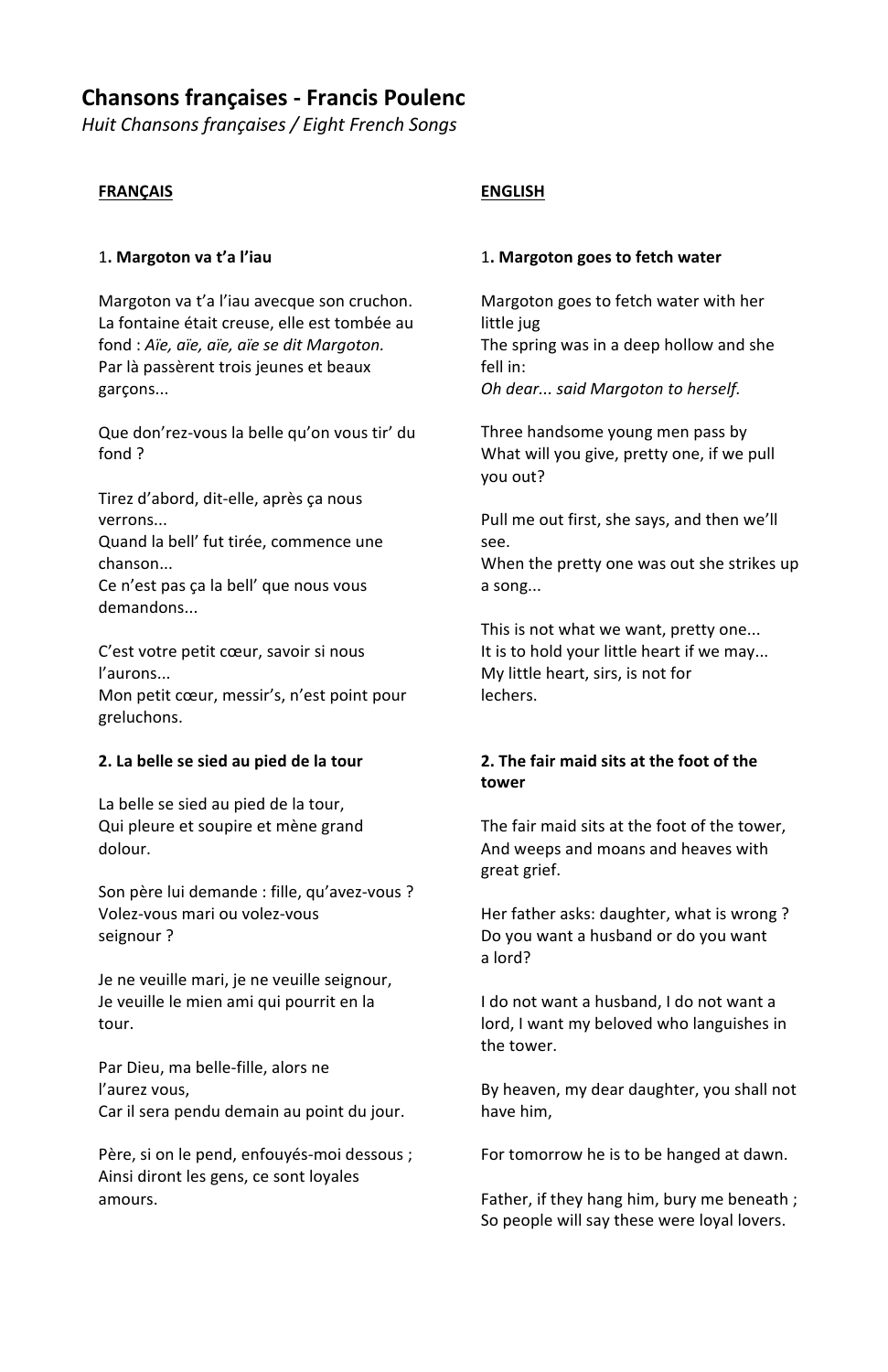#### **3. Pilons l'orge**

*Pilons l'orge, pilons l'orge, pilons l'orge, pilons-la.*

Mon père m'y maria, Pilons l'orge, pilons-la, À un vilain m'y donna, Tirez-vous ci, tirez-vous la.

À un vilain m'y donna, Pilons l'orge, pilons-la, Qui de rien ne me donna, Tirez-vous ci, tirez-vous ça.

Qui de rien ne me donna, Pilons l'orge, pilons-la, Mais s'il continue cela, Tirez-vous ci, tirez-vous la.

Mais s'il continue cela, Pilons l'orge, pilons-la, Battu vraiment il sera, Tirez-vous ci, tirez-vous la.

#### **4. Clic, clac, dansez sabots**

*Clic, clac, dansez sabots, Et que crèvent les bombardes, Clic, clac, dansez sabots, Et qu'éclatent les pipeaux.*

Mais comment mener la danse Quand les belles n'y sont pas ? Allons donc quérir les filles, Ben sûr qu'il n'en manqu'ra pas ? Ben bonjour messieux et dames, donn'rez Vous la bell' que v'la ?

Le Père : Les filles c'est fait pour l'ménage et pour Garder la maison, Ouais mais pour fair' mariage Vous faudra ben des garçons.

Vous n'en avez point fait d'autre, Vous patronne et vous patron.

Le Père : Allez donc ensemble au diable, Ça s'ra ben un débarras.

Ah ! patron et vous patronne, Qu'on s'embrasse pour de bon.

Clic, clac, dansez sabots, Et que crèvent les bombardes, Clic, clac, dansez sabots, Et qu'éclatent les pipeaux.

### **ENGLISH**

#### **3. Thrash the barley**

*Thrash the barley, thrash the barley, thrash the barley, thrash it well.*

My father is going to marry me off, Thrash the barley, thrash it well, He's giving me to a rascal, Pull here, pull there.

He's giving me to a rascal, Thrash the barley, thrash it well, Who never gave me a thing, Pull here, pull there.

Who never gave me a thing, Thrash the barley, thrash it well, But if he continues in that, Pull here, pull there.

But if he continues in that, Thrash the barley, thrash it well, He will be soundly beaten Pull here, pull there.

#### **4. Click, clack, dance clogs**

*Click, clack, dance clogs, And let the bombards pierce, Click, clack, dance clogs, And let the pipes sing out.*

But how is one to call the tune When the pretty girls are not here? Let us seek the girls, Sure there'll be enough of them? Well, good-day, lords and ladies, Will you give us the pretty girl there?

The Father: Girls are made for housework And to look after the home. Yes, but to get married You need to have boys

You did not do things any differently, You sir and you, madam.

The Father: You can go to hell all of you, And good riddance.

Ah, sir and you too, madam Let us embrace and have done.

Click, clack, dance clogs, And let the bombards pierce, Click, clack, dance clogs, And let the pipes sing out.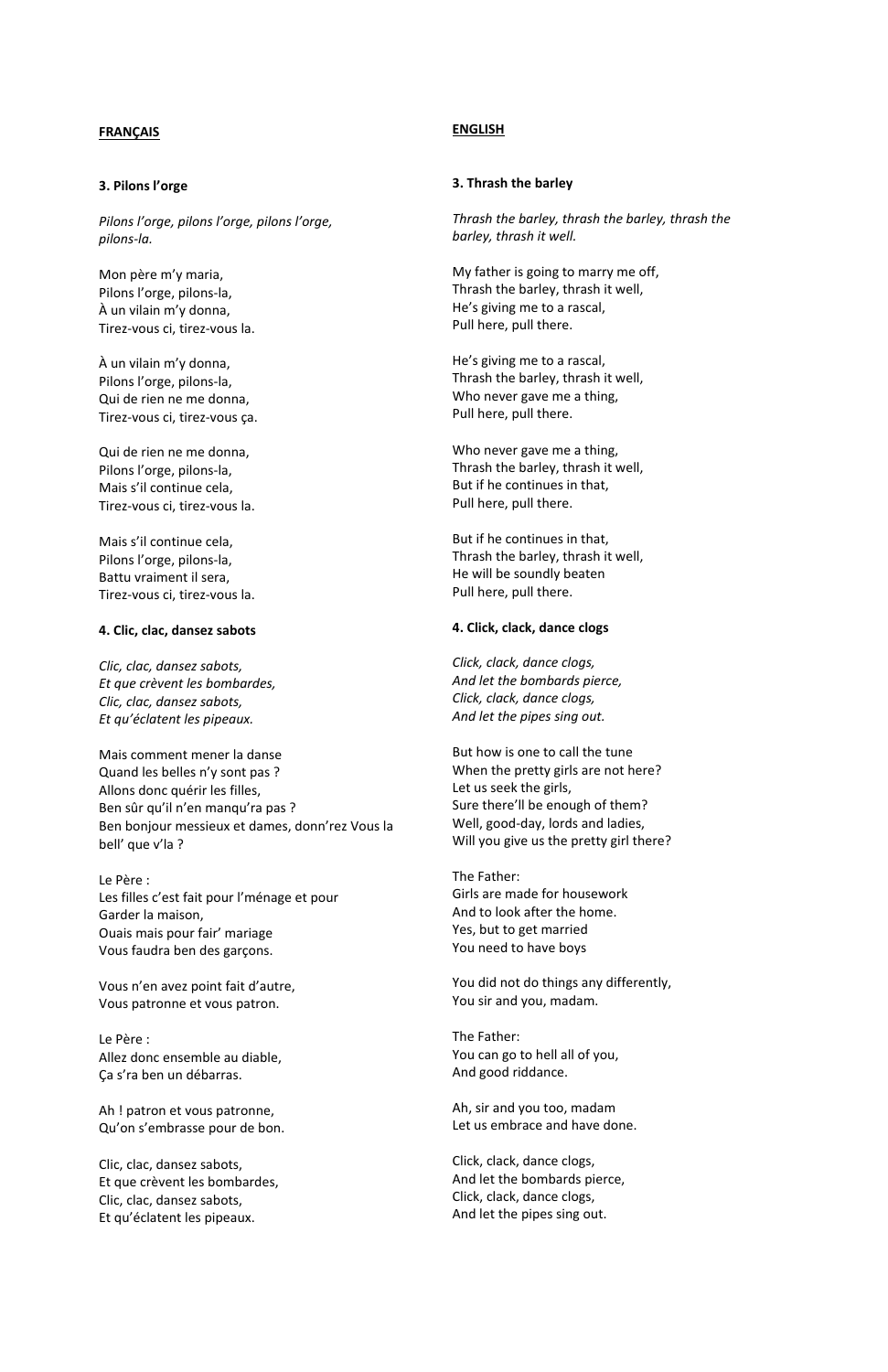### **5. C'est la petit' fill' du prince**

C'est la petit' fill' du prince qui voulait se marier.

*Sus l'bord de Loire mariez-vous, la belle, Sus l'bord de l'eau, sus l'bord de Loire joli matelot.*

Elle voit venir un' barque et quarant' galants dedans.

Le plus jeune des quarante lui commence une chanson.

Votre chanson que vous dites je voudrais bien la savoir.

Si vous venez dans ma barque, belle, je vous l'apprendrai.

La belle a fait ses cent toures en écoutant la chanson.

Tout au bout de ses cent toures la bell' se mit à pleurer.

Pourquoi tant pleurer, ma mie, quand je chante une chanson ?

C'est mon cœur qu'est plein de larmes parc'que vous l'avez gagné.

Ne pleur' plus ton cœur, la belle, car je te le renderai.

N'est pas si facile à rendre comme de l'argent prêté.

### **6. La belle si nous étions**

La bell' si nous étions dedans stu hautbois On s'y mangerions fort bien des noix. On s'y mangerions à notre loisi, nique nac no muse,

*Belle, vous m'avez t'emberlifi, T'emberlificoté par votre biauté.*

La belle si nous étions dedans stu vivier On s'y mettrions des p'tits canards nager. On s'y mettrions à notre loisi, nique nac no muse.

La bell' si nous étions dedans stu fourneau On s'y mangerions des p'tits pâtés tout chauds. On s'y mangerions à notre loisi, nique nac no muse.

La bell' si nous étions dedans stu jardin On s'y chanterions soir et matin, On s'y chanterions à notre loisi, nique nac no muse.

#### **ENGLISH**

#### **5. The prince's little daughter**

The prince's little daughter wanted to marry.

*On the banks of the Loire will you marry, pretty maid, On the banks of the water, of the Loire, pretty sailor.*

She saw a boat coming and in it forty gentlemen. The youngest of the forty began singing her a song. That song you sing, I would like to learn. If you come into my boat, pretty one, I'll teach you it. The fair one paced up and down listening to the song. As she finished her pacing she began to weep. Why weep so, my love, when I sing you a song? My heart is full of tears because you have won it. Let not your heart weep, pretty one, I shall give it back. It is not so easy to give it back as money that is lent.

#### **6. My fair one**

My fair one, if we were within these woods We'd have plenty of fine nuts to eat, We'd eat to our hearts' content.

*My fair one, your beauty has me tied up in knots,*

*Tied up in knots has me your beauty.*

My fair one, if we were within this fish pond We'd put some little ducks there to swim around, We'd put them there to our hearts' content.

My fair one, if we were within this oven We'd have nice little warm patés to eat, We'd eat to our hearts' content.

My fair one, if we were within this garden We'd sing there all day long, We'd sing to our hearts' content.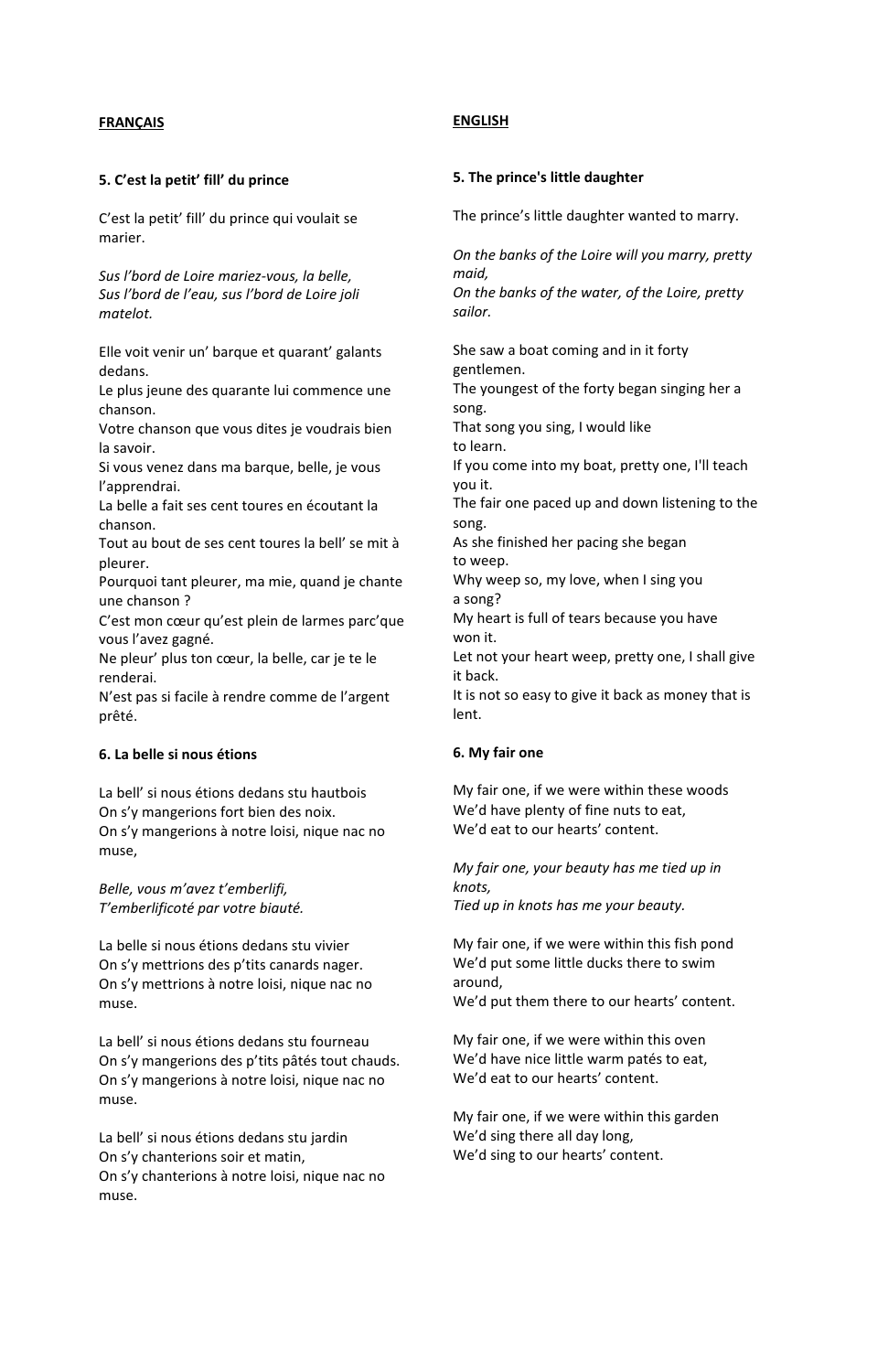#### **7. Ah ! mon beau laboureur**

Ah ! mon beau laboureur. *Beau laboureur de vigne ô lire lire, Beau laboureur de vigne ô lire ô la.* N'avez pas vu passer Marguerite ma mie ? Je don'rais cent écus qui dire où est ma mie,

Monsieur comptez-les là, entrez dans notre vigne.

Dessous un prunier blanc la belle est endormie. Je la poussay trois fois sans qu'elle osat mot dire.

La quatrième fois son petit cœur soupire. Pour qui soupirez-vous, Marguerite ma mie ? Je soupire pour vous et ne puis m'en dédire. Les voisins nous ont vus et ils iront tout dire. Laissons les gens parler et n'en faisons que rire. Quand ils auront tout dit, n'auront plus rien à dire.

### **8. Les tisserands**

Les tisserands sont pir' que les évêques, Tous les lundis ils s'en font une fête *Et tipe et tape et tipe et tape, Est-il trop gros, est-il trop fin, Et couchés tard, levés matin, En roulant la navette le beau temps viendra.*

Tous les lundis ils s'en font une fête Et le mardi ils ont mal à la tête.

Et le mardi ils ont mal à la tête, Le mercredi ils vont changer leur pièce.

Le mercredi ils vont changer leur pièce, Et le jeudi ils vont voir leur maîtresse.

Et le jeudi ils vont voir leur maîtresse, Le vendredi ils travaillent sans cesse.

Le vendredi ils travaillent sans cesse, Le samedi la pièce n'est pas faite.

Le samedi la pièce n'est point faite, Et le dimanche il faut de l'argent, maître.

#### **ENGLISH**

### **7. Ah! My handsome farm lad**

Ah! my handsome farm lad, *Handsome farm lad working on the vines, Handsome farm lad working on the vines.* Have you seen Marguerite, my love, pass by? I'll give a hundred écus to him who tells me where she is.

Sir, count them out there, come into our vineyard. Beneath a plum tree the pretty maid is sleeping. I budged her three times without her stirring The fourth time her little heart sighed. What are you sighing for, Marguerite, my love? I sigh for you, and do not deny it. The neighbours have seen us and will tell all. Let people gossip, we'll just laugh. When they've said all, they won't have more to say.

### **8. The weavers**

The weavers are worse than the bishops, *Every Monday they have a jolly time And tip and tap, and tip and tap Is it too coarse, is it too fine, Late in bed, early to rise, In plying the shuttle fine weather will come.*

Every Monday they have a jolly time On Tuesday they have a headache.

On Tuesday they have a headache, On Wednesday they go to load their looms.

On Wednesday they go to load their looms, On Thursday they go to see their mistress.

On Thursday they go to see their mistress, On Friday they work without ceasing.

On Friday they work without ceasing On Saturday their garment is not quite finished.

On Saturday their garment is not quite finished, And on Sunday money is needed, master.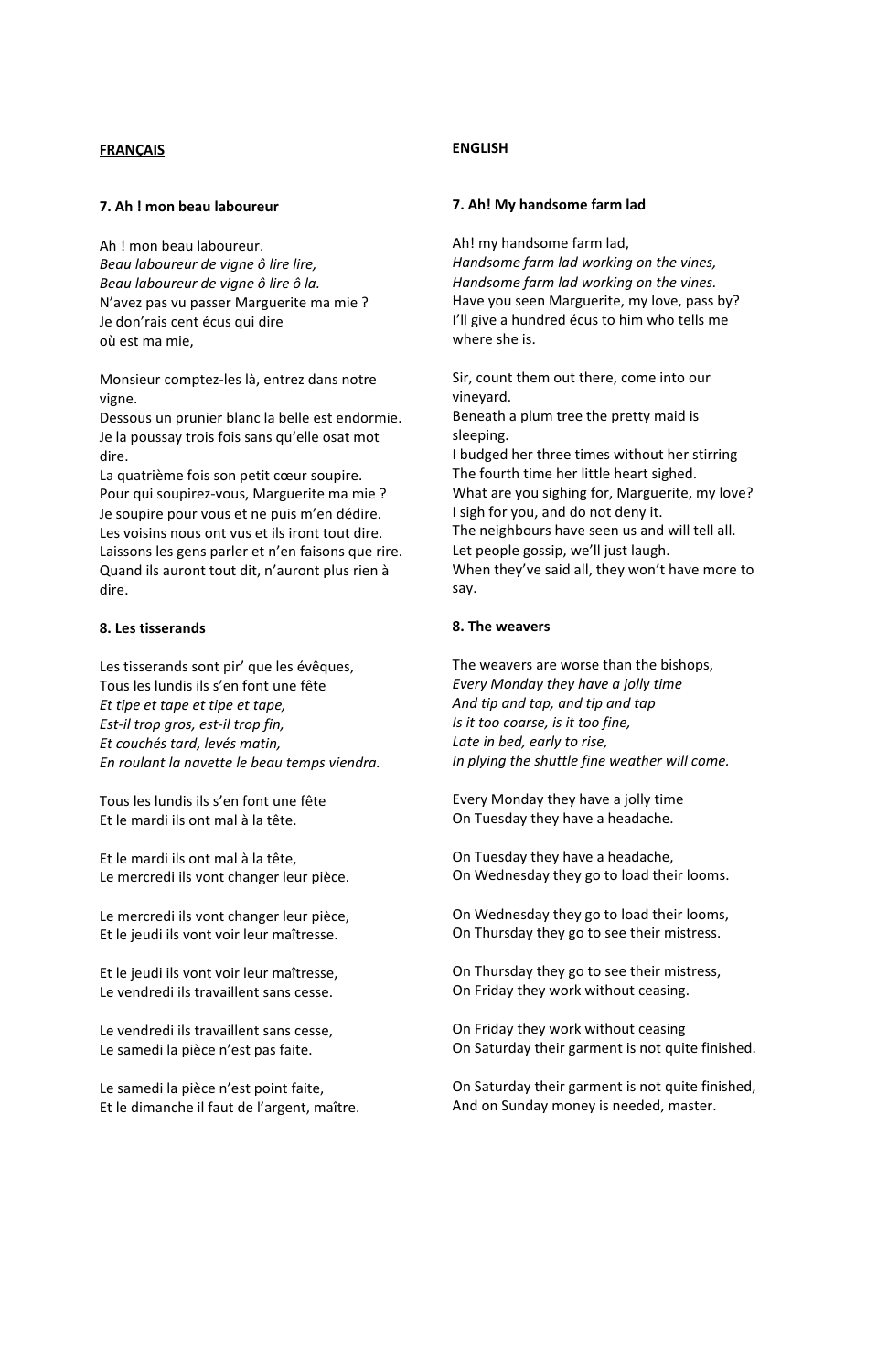# **Trois chansons - Claude Debussy**

*Trois Chansons françaises / Three French Songs*

### **FRANÇAIS**

### **1. Dieu! qu'il la fait bon regarder!**

Dieu! qu'il la fait bon regarder, La gracieuse bonne et belle; Pour les grans biens que sont en elle, Chascun est prest de la louer. Qui se pourroit d'elle lasser? Tousjours sa beauté renouvelle.

Dieu! qu'il la fait bon regarder, La gracieuse bonne et belle! Par deça, ne delà, la mer, Ne scay dame, ne damoiselle Qui soit en tous biens parfais telle! C'est un songe d'y penser. Dieu! qu'il la fait bon regarder!

### **2. Quant j'ai ouy le tabourin**

Quant j'ai ouy le tabourin Sonner pour s'en aller au may, En mon lit n'en ay fait affray Ne levé mon chef du coissin;

En disant: il est trop matin, Ung peu je me rendormiray, Quant j'ai ouy le tabourin Sonner pour s'en aller au may.

Jeunes gens partent leur butin; De Nonchaloir m'acointeray, A lui je m'abutineray; Trouvé l'ay plus prochain voisin, Quant j'ai ouy le tabourin!

### **3. Yver, vous n'estes qu'un villain**

Yver, vous n'estes qu'un villain; Esté est plaisant et gentil, En tesmoing de May et d'Avril Qui l'accompaignent soir et main.

Esté revest champs, bois et fleurs, De sa livrée de verdure Et de maintes autres couleurs, Par l'ordonnance de Nature.

Mais vous, Yver, trop estes plain De nège, vent, pluye et grézil; On vous deust banir en éxil. Sans point flater, je parle plain.

## **ENGLISH**

### **1. Lord! how good to look on her,**

Lord! how good to look on her, The good and fair and gracious lady; For the high qualities within her, All are eager to praise her. Who could ever tire of her? Her beauty always increases.

Lord! how good to look on her, The good and fair and gracious lady! The ocean knows of no woman in any quarter, Married or single, who is as perfect As she in every way. You would never dream of such a thing; Lord! how good it is to look on her!

## **2. When I heard the drum**

When I heard the drum Summoning us to go maying, I neither leapt from my bed Nor lifted my head from the pillow.

And I said: it is too early. I shall sleep a little longer: When I heard the drum Summoning us to go maying.

Let the young divide their spoils, I shall be happy to remain indifferent And share my spoils with him – For he was my nearest neighbour, When I heard the drum beat.

### **3. Winter, you are nothing but a rogue**

Winter, you are nothing but a rogue; Summer is pleasant and kind, As May and April can testify, Accompanying it each eve and morn.

Summer clothes fields, woods and flowers With his verdant livery, And many other colours too, As nature commands.

But you, Winter, you exude Snow, wind, rain and hail; You ought to be exiled. Winter, you are nothing but a rogue.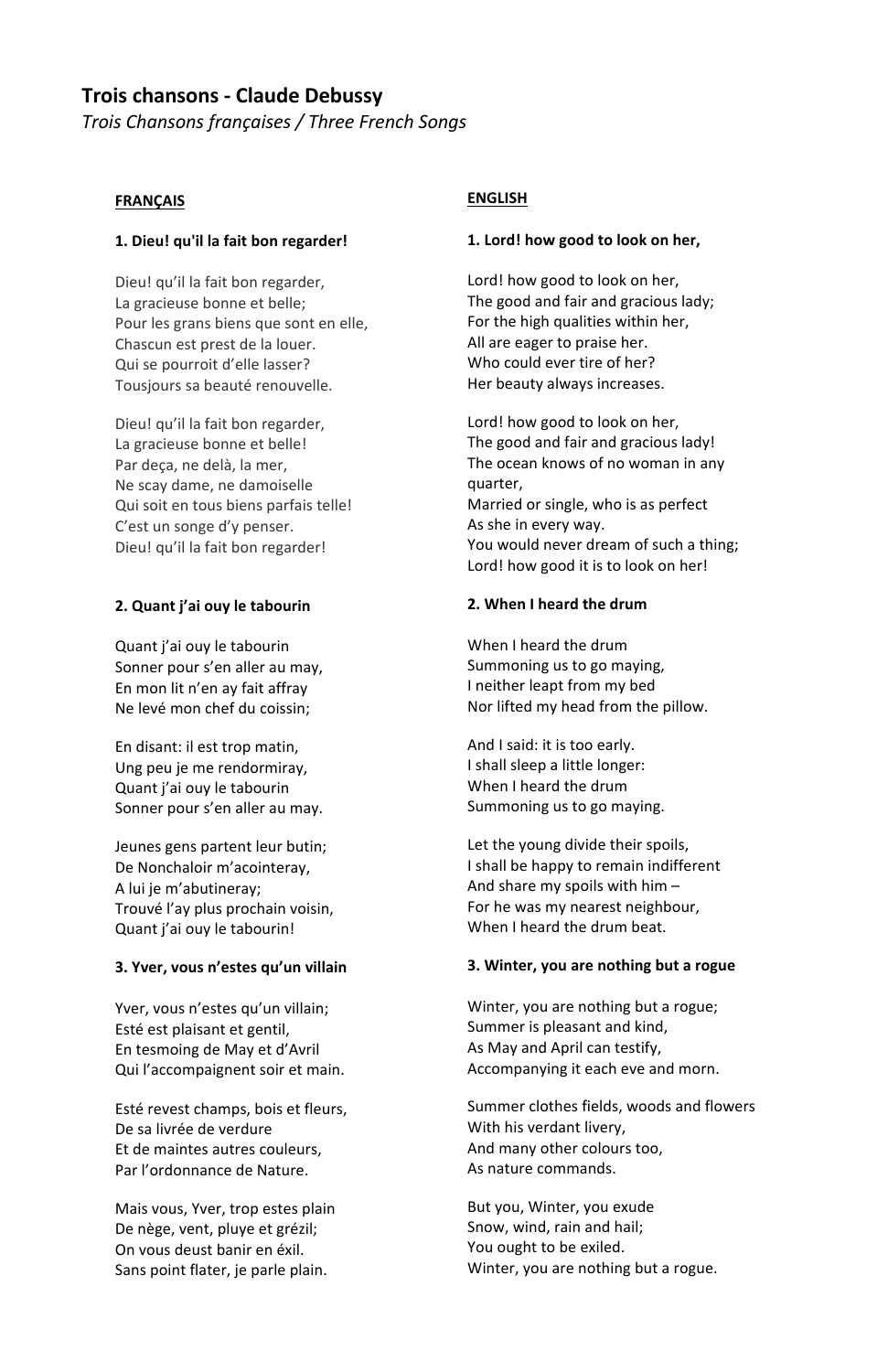# **Les sirènes - Lili Boulanger**

### **FRANÇAIS**

Nous sommes la beauté qui charme les plus forts, Les fleurs tremblantes de l'écume Et de la brume, Nos baisers fugitifs sont le rêve des morts!

Dans les profondeurs azurées Et sacrées Nous vivons loin du soleil d'or, Et les voiles de la nuit brune Même sans lune, Sont le signal de notre essor !

Parmi nos chevelures blondes L'eau miroite en larmes d'argent, Nos regards à l'éclat changeant Sont verts et bleus comme les ondes !

Avec un bruit pareil aux délicats frissons Des moissons Nous voltigeons sans avoir d'ailes ; Nous cherchons de tendres vainqueurs, Nous sommes les sœurs immortelles Offertes aux désirs de vos terrestres cœurs !

## **ENGLISH**

We are the beauty that charms the strongest men, The trembling flowers of foam And of mist, Our fleeting kisses are the dream of the dead!

Among our blonde tresses The water glimmers in silver tears. Our changing, sparkling glances Are green and blue like the waves.

With a sound like the delicate shivers Of harvest wheat We flutter about without wings. We seek tender conquerors. We are the immortal sisters Offered to the desires of your earthly hearts.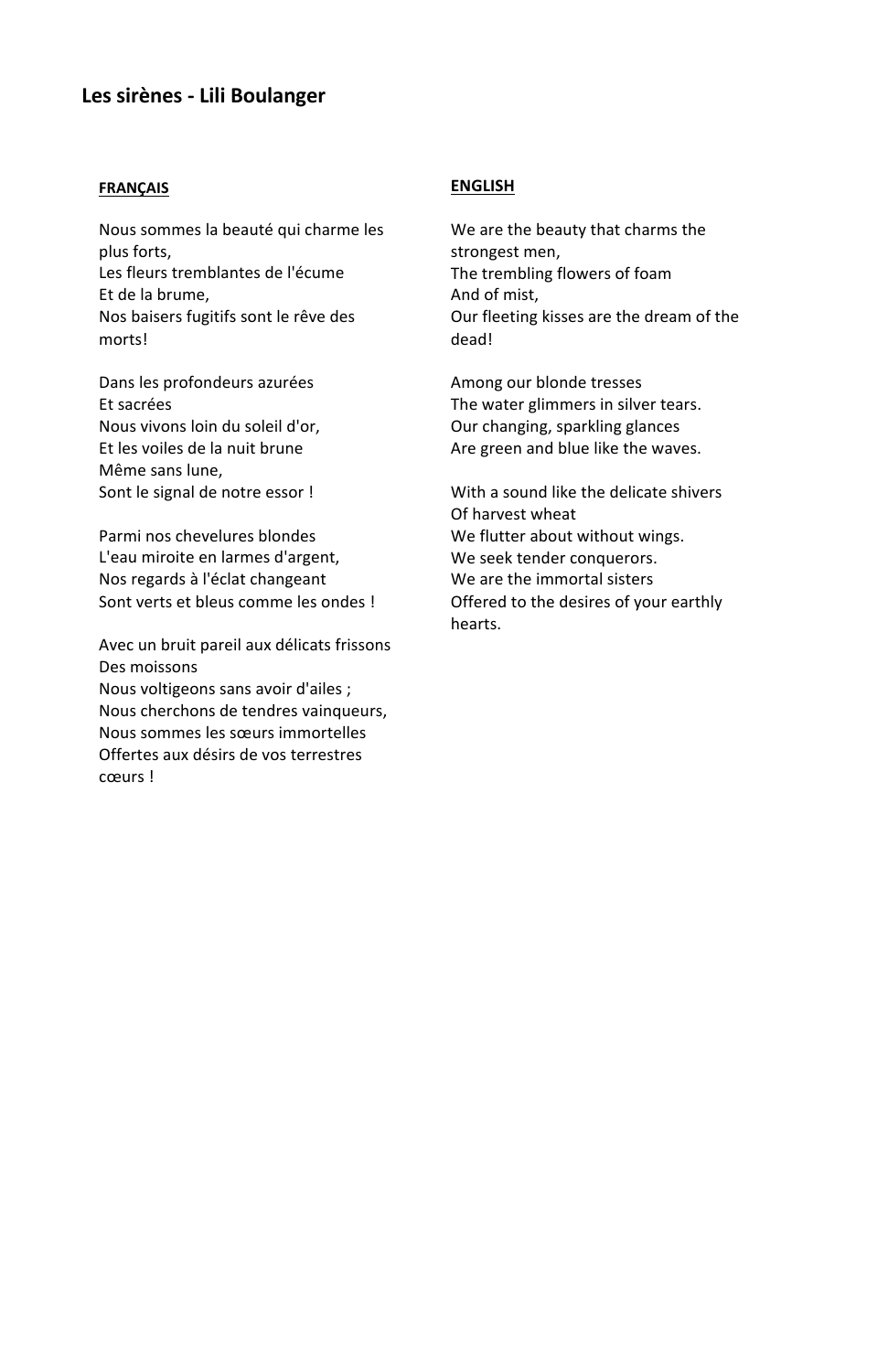# **Le Ruisseau - Gabriel Fauré**

## **FRANÇAIS**

Au bord du clair ruisseau croît la fleur solitaire, Dont la corolle brille au milieu des roseaux ; Pensive, elle s'incline et son ombre légère Se berce mollement sur la moire des eaux.

Ô fleur, ô doux parfum, lui dit le flot qui passe, A mes tendres accents ta tristesse répond ! A mon suave élan vient marier ta grâce. Laisse-moi t'entraîner vers l'océan profond !

Mais il l'entoure en vain de sa douce caresse, Cette flottante image aux incertains contours, Se dérobe au baiser humide qui l'oppresse, Et le flot éploré tristement suit son cours !

# **ENGLISH**

On the banks of the clear stream Grows the solitary flower, Whose petals glimmer In the midst of the reeds; Thoughtful, she bends And her light shadow Rocks itself languidly On the iridescence of the water.

O flower, o sweet perfume, Says the passing stream, To my tender words Your sadness responds! Come and join your grace To my suave flair. Let me carry you away To the deep ocean!

But he holds her in vain With his sweet caress. This floating image Of inexact contour Shies away from the humid Kiss that grips it, And the tearful brook Sadly follows its course!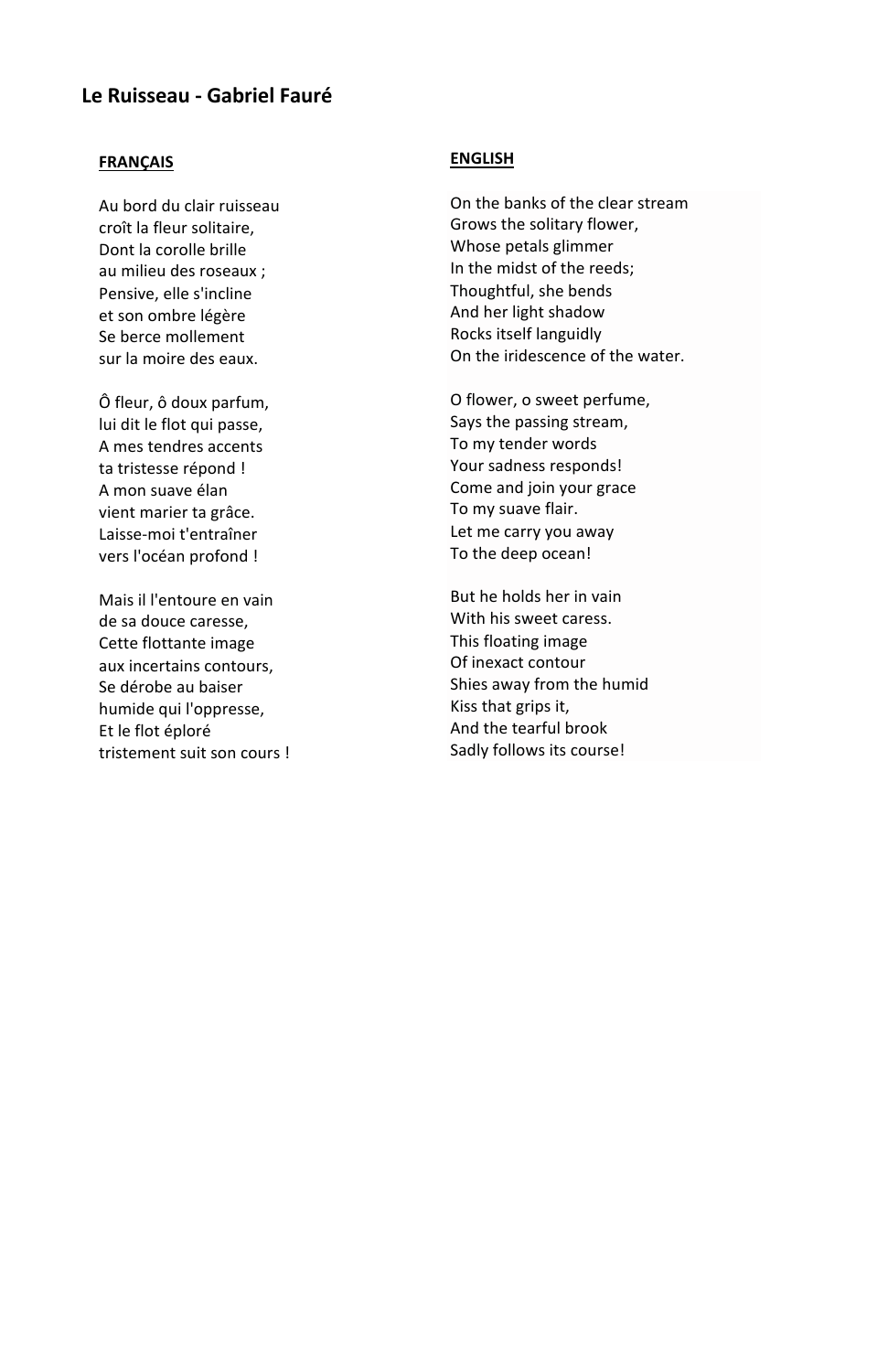# **Trois chansons – Maurice Ravel**

*Trois Chansons françaises / Three French Songs*

## **FRANÇAIS**

### **1. Nicolette**

Nicolette, à la vesprée, S`allait promener au pré, Cueillir la pâquerette, la jonquille et le muguet. Toute sautillante, toute guillerette, Lorgnant ci, là de tous les côtés.

Rencontra vieux loup grognant, Tout hérissé, l`œil brillant: "Hé là! ma Nicolette, viens-tu pas chez Mère-Grand?" A perte d`haleine, s`enfuit Nicolette, Laissant là cornette et socques blancs.

Rencontra page joli, Chausses bleues et pourpoint gris: "Hé là! ma Nicolette, veux-tu pas d`un doux ami?" Sage, s`en retourna, très lentement, le cœur bien marri.

Rencontra seigneur chenu, Tors, laid, puant et ventru: "Hé là! ma Nicolette veux-tu pas tous ces écus?" Vite fut en ses bras, bonne Nicolette, Jamais au pré n`est plus revenue.

## **ENGLISH**

### **1. Nicolette**

Nicolette, at eventide, Went for a walk in the fields, To pick daisies, daffodils, and lilies of the valley. Skipping cheerfully Looking around here, there, and everywhere.

She met a growling wolf, bristling, with shining eyes: "Hey there! Nicolette, my dear, won't you come to Grandma's house?" Breathlessly Nicolette ran away, leaving behind her wimple and white shoes.

She met a handsome page, With blue stockings and a gray doublet: "Hey there! Nicolette, my dear, wouldn't you like a sweetheart?" Sensibly, poor Nicolette, turned around very slowly, with a heavy heart.

She met a white-haired lord, Twisted, ugly, stinking and pot-bellied: "Hey there! Nicolette, my dear, Wouldn't you like all these coins?" Quickly good Nicolette was in his arms, Never to return to the fields again.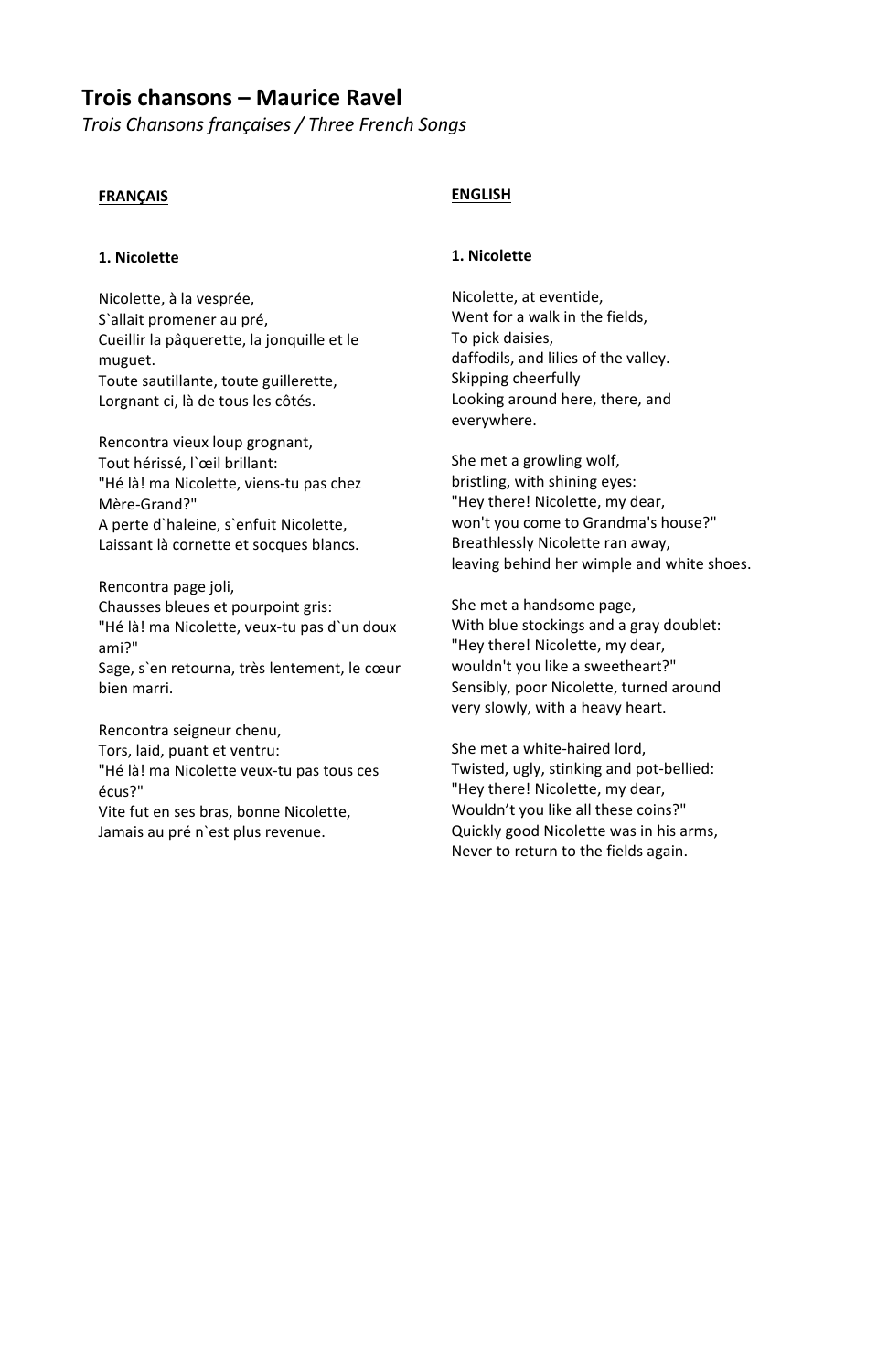### **2. Trois beaux oiseaux du Paradis**

Trois beaux oiseaux du Paradis, (Mon ami z'il est à la guerre) Trois beaux oiseaux du Paradis Ont passé par ici.

Le premier était plus bleu que ciel, (Mon ami z'il est à la guerre) Le second était couleur de neige, Le troisième rouge vermeil.

"Beaux oiselets du Paradis, (Mon ami z'il est à la guerre) Beaux oiselets du Paradis, Qu'apportez par ici?"

"J'apporte un regard couleur d'azur. (Ton ami z'il est à la guerre)" "Et moi, sur beau front couleur de neige, Un baiser dois mettre, encore plus pur"

"Oiseau vermeil du Paradis, (Mon ami z'il est à la guerre) Oiseau vermeil du Paradis, Que portez-vous ainsi?"

"Un joli cœur tout cramoisi … (Ton ami z'il est à la guerre)" "Ah! je sens mon cœur qui froidit … Emportez-le aussi".

### **ENGLISH**

### **2. Three lovely birds from Paradise**

Three lovely birds from Paradise (My belov'd is to the fighting gone) Three lovely birds from Paradise Have flown along this way.

The first was bluer than Heaven's blue (My belov'd is to the fighting gone) The second white as the fallen snow The third was wrapt in bright red glow.

"Ye lovely birds from Paradise (My belov'd is to the fighting gone) Ye lovely birds from Paradise What bring ye then this way?"

"I bring to thee a glance of azure (Thy belov'd is to the fighting gone)" "And I on fairest snow white brow A fond kiss must leave, yet purer still."

"Thou bright red bird from Paradise (My belov'd is to the fighting gone) Thou bright red bird from Paradise What bringest thou to me?"

"A faithful heart all crimson red, (Thy belov'd is to the fighting gone)" "Ah! I feel my heart glowing cold… Take it also with thee."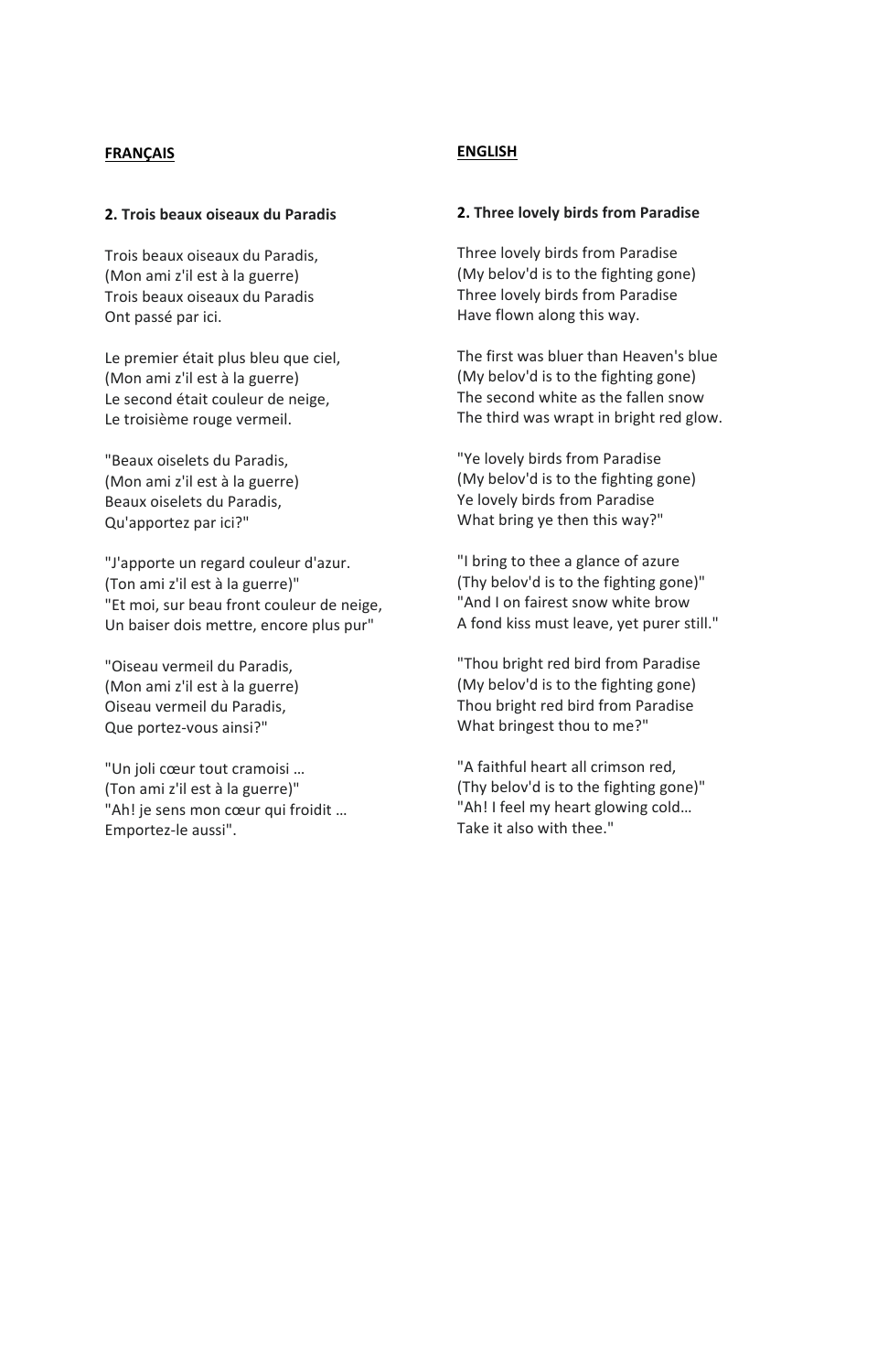### **3. Ronde**

[Les vieux] N'allez pas au bois d'Ormonde, Jeunes filles, n'allez pas au bois: Il y a plein de satyres, de centaures, de malins sorciers, Des farfadets et des incubes, Des ogres, des lutins, Des faunes, des follets, des lamies, Diables, diablots, diablotins, Des chèvre-pieds, des gnomes, des démons, Des loups-garous, des elfes, des myrmidons, Des enchanteurs et des mages, Des stryges, des sylphes, des moines-bourrus, Des cyclopes, des djinns, gobelins, Korrigans, nécromants, kobolds…

#### [Les vieux]

N'allez pas au bois d'Ormonde, Jeunes garçons, n'allez pas au bois: Il y a plein de faunesses, de bacchantes et de males fées, Des satyresses, des ogresses et des babaïagas, Des centauresses et des diablesses, Goules sortant du sabbat, Des farfadettes et des démones, Des larves, des nymphes, des myrmidones, Hamadryades, dryades, naïades, ménades, thyades, Follettes, lémures, gnomides, Succubes, gorgones, gobelines… N'allez pas au bois d'Ormonde.

### **ENGLISH**

### **3. Round**

[The old women] Do not go into Ormonde forest, Young maidens, do not go into the forest: It is full of satyrs, Of centaurs, of evil sorcerers, Of sprites and incubuses, Ogres, pixies, Fauns, hobgoblins, spooks, Devils, imps, and fiends, Cloven-foot, gnomes, Of demons, Of werewolves, elves, Warriors, Enchanters and conjurers, Of fairies, sylphs Of surly hermits, Cyclopes, Djinns, Spirits, gremlins, Necromancers, trolls … Ah! Do not go into Ormonde forest, Do not go into the forest.

[The old men] Do not go into Ormonde forest, Young men, do not go into the forest: It is full of female fauns, Of Bacchae and evil spirits, Lads, do not go into the forests.

Of female satyrs, Ogresses, And Baba Yagas, Of female centaurs and devils, Ghouls emerging from sabbath, Of sprites and demons, Of larvae, of nymphs, Of warriors, It is full of demons, Tree spirits and dryads, Naiads, Bacchantes, oreads, Hobgoblins, ghosts, Gnomes, succubuses, Gorgons, monsters, Do not go into Ormonde forest.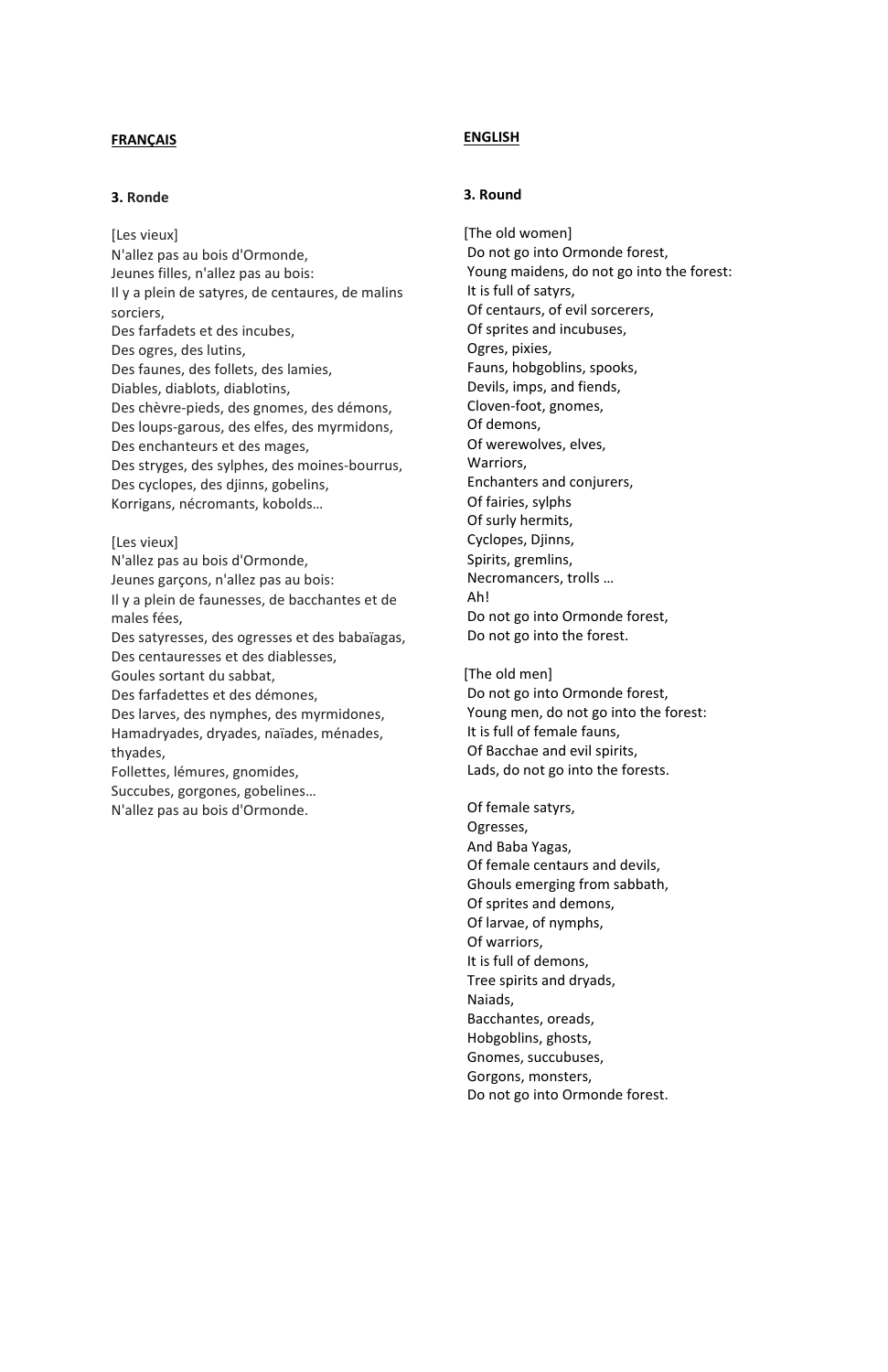### **3. Ronde (a continue)**

[Filles et garçons] N'irons plus au bois d'Ormonde, Hélas! plus jamais n'irons au bois. Il n'y a plus de satyres, plus de nymphes ni de males fées. Plus de farfadets, plus d'incubes, Plus d'ogres, de lutins, De faunes, de follets, de lamies, Diables, diablots, diablotins, De chèvre-pieds, de gnomes, de démons, De loups-garous, ni d'elfes, de myrmidons, Plus d'enchanteurs ni de mages, de stryges, de sylphes, De moines-bourrus, de cyclopes, de djinns, De diabloteaux, d'éfrits, d'aegypans, de sylvains, gobelins, Korrigans, nécromans, kobolds… N'allez pas au bois d'Ormonde, Les malavisées vieilles, Les malavisés vieux Les ont effarouchés. Ah!

### **ENGLISH**

#### **3. Round (continued)**

[The maids / The lads] We won't to into Ormonde forest any more, Alas! Never more we'll go into the forest.

There are no more satyrs there, No more nymphs or evil spirits. No more sprites, no more incubuses, No ogres, no pixies, No more ogresses, No more fauns, hobgoblins or spooks, Devils, imps, or fiends, No female satyrs, no. No more goat-footed, no gnomes, No demons. No more female fauns, no! Nor werewolves, nor elves, No warriors, No more enchanters or conjurers, No fairies, no sylphs, No surly hermits, No female centaurs or naiads, No more oreads, No more Bacchantes or tree spirits, No dryads, Hobgoblins, ghosts, gnomes, succubuses, gorgons, goblins, No cyclops, nor djinns, nor fiends, no ifrits, no Aegipan, No tree spirits, goblins, gremlins, necromancers, trolls.. Ah!

Do not go into the Ormonde forest, Do not go into the forest.

The misguided old women, The misguided old men Have chased them all away – Ah!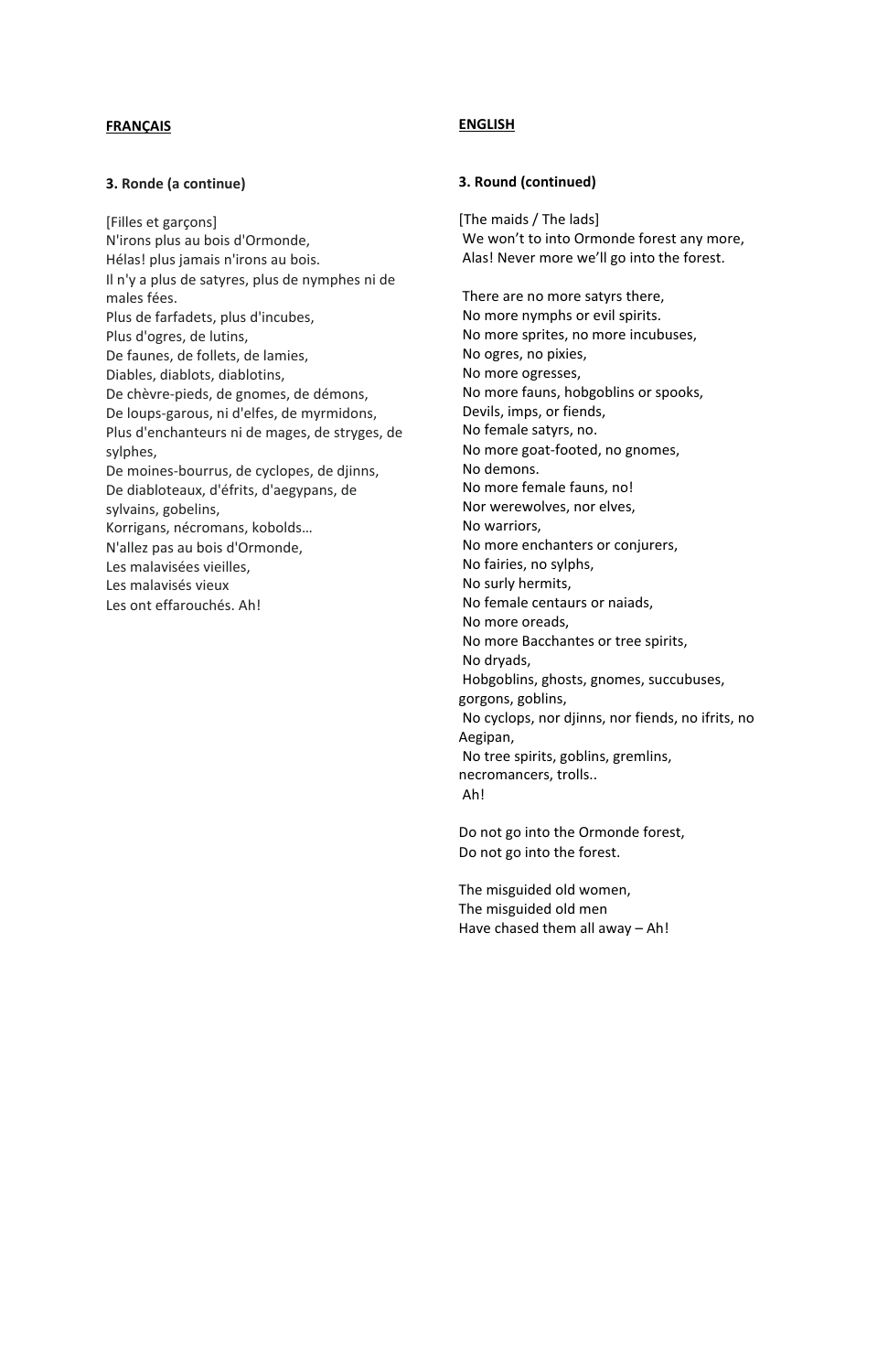# **Ouvre tes ailes - Marie-Claire Saindon**

*Inspiré de "Le départ" d'Albert Lozeau / Inspired by "Le depart" by Albert Lozeau Extraits modifiés de "L'envolée" d'Albert Lozeau & "Bluette, allons sur l'onde" d'Alfred Garneau / Modified excerpts from "L'envolée" by'Albert Lozeau & "Bluette, allons sur l'onde" by Alfred Garneau*

*Today marks the premiere of our commissions piece, Ouvre tes Ailes by Marie-Claire Saindon Aujourd'hui marque la première de notre pièce de commande, Ouvre tes Ailes de Marie-Claire Saindon*

# **FRANÇAIS**

# **ENGLISH**

Je sens mon âme qui s'anime, Seule, au tréfonds d'un piètre abri ; Mon âme anodine, infime, Réfugiée d'une ère assombrie.

Dans ce vaste ciel, ô mon âme, ouvre tes ailes!

Muette depuis des heures, des âges, Elle voit tous ses tracas s'échoir.

Dans ce vaste ciel, ô mon âme, ouvre tes ailes!

Alors ce cœur, farouche et frêle, Se gonfle et retrouve sa voix. D'un chant intime, universel, Il lance son appel vers toi!

Et les échos Partirent, comme une volée d'oiseaux Chantant, le long des eaux ...

Dans ce vaste ciel, ô mon âme, ouvre tes ailes!

Vole vers cet azur : son infini t'appelle; Monte, renouvellée, pour un nouvel essor.

I feel my soul coming alive, Alone, in the depths of a poor shelter; My innocuous, tiny soul: A refugee of a darkened era.

In this wide sky, o my soul, open your wings!

Silent for hours, ages, She sees her worries dry up.

In this wide sky, o my soul, open your wings!

And so this heart, fierce yet frail, Swells, and finds his voice. With an intimate, universal song, He throws his call towards you!

And the echoes Lift off, like a flock of birds Singing along the waters ...

In this wide sky, o my soul, open your wings! Fly towards this azure: its infinity calls you; Rise, renewed, for a new flight.